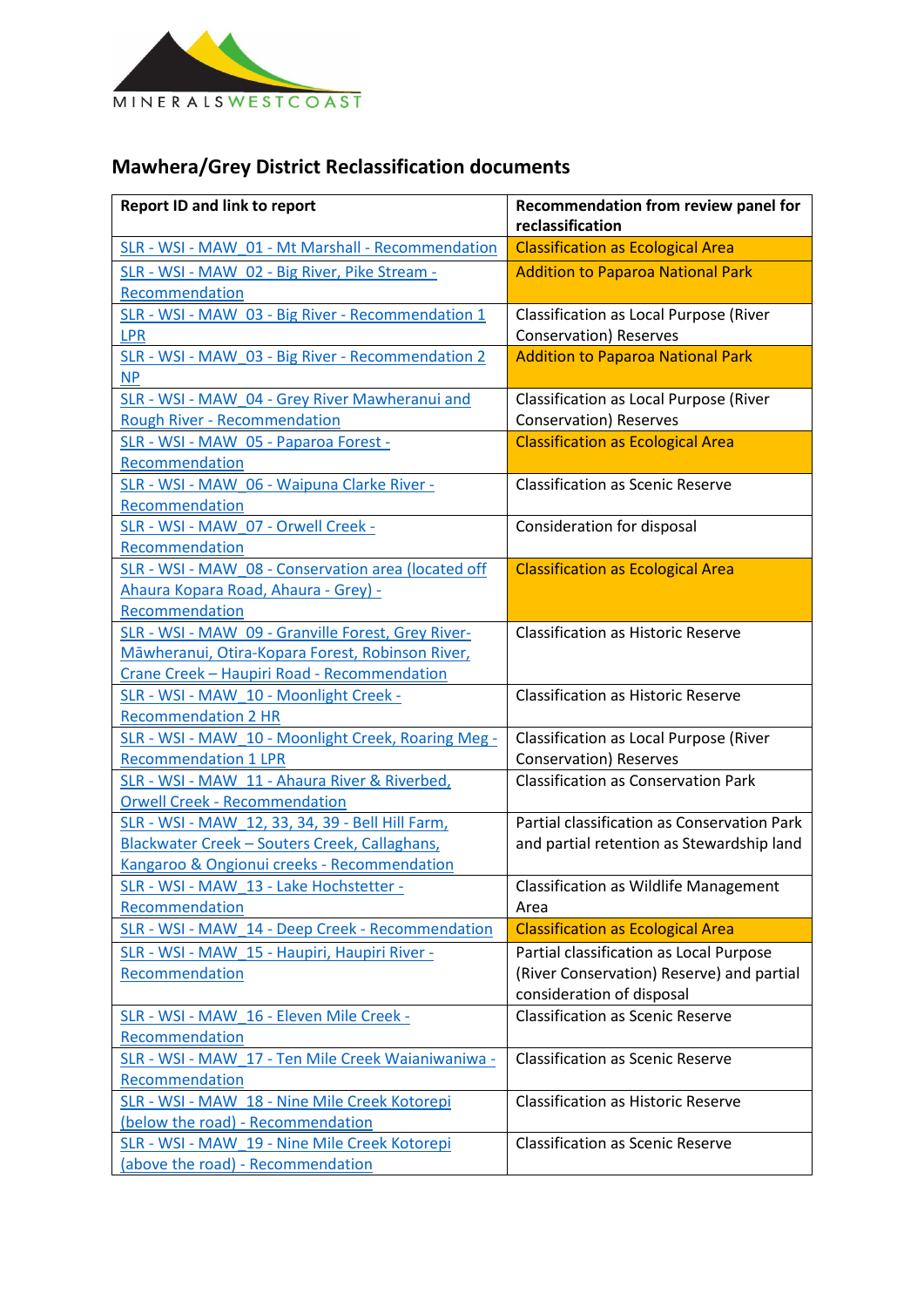

## **MINERALSWESTCOAST** SLR - WSI - MAW\_20 - Rocky Creek - [Recommendation](https://ftp.doc.govt.nz/public/folder/QoaMQSDPtUywKLkTQUFq0Q/recommendations/mawhera-place/SLR%20-%20WSI%20-%20MAW_20%20-%20Rocky%20Creek%20-%20Recommendation.pdf) | Classification as Scenic Reserve SLR - WSI - MAW\_21 - [Rapahoe and Seven Mile Creek](https://ftp.doc.govt.nz/public/folder/QoaMQSDPtUywKLkTQUFq0Q/recommendations/mawhera-place/SLR%20-%20WSI%20-%20MAW_21%20-%20Rapahoe%20and%20Seven%20Mile%20Creek%20Waimatuku%20-%20Recommendation.pdf)  Classification as Wildlife Management Waimatuku - [Recommendation](https://ftp.doc.govt.nz/public/folder/QoaMQSDPtUywKLkTQUFq0Q/recommendations/mawhera-place/SLR%20-%20WSI%20-%20MAW_21%20-%20Rapahoe%20and%20Seven%20Mile%20Creek%20Waimatuku%20-%20Recommendation.pdf) Area SLR - WSI - MAW\_22 - Runanga - [Recommendation](https://ftp.doc.govt.nz/public/folder/QoaMQSDPtUywKLkTQUFq0Q/recommendations/mawhera-place/SLR%20-%20WSI%20-%20MAW_22%20-%20Runanga%20-%20Recommendation.pdf) | Classification as Scenic Reserve SLR - WSI - MAW\_23 - Roa - [Blackball Creek -](https://ftp.doc.govt.nz/public/folder/QoaMQSDPtUywKLkTQUFq0Q/recommendations/mawhera-place/SLR%20-%20WSI%20-%20MAW_23%20-%20Roa%20-%20Blackball%20Creek%20-%20Recommendation.pdf) Classification as Scenic Reserve [Recommendation](https://ftp.doc.govt.nz/public/folder/QoaMQSDPtUywKLkTQUFq0Q/recommendations/mawhera-place/SLR%20-%20WSI%20-%20MAW_23%20-%20Roa%20-%20Blackball%20Creek%20-%20Recommendation.pdf) SLR - WSI - MAW\_24 - [Paparoa Street -](https://ftp.doc.govt.nz/public/folder/QoaMQSDPtUywKLkTQUFq0Q/recommendations/mawhera-place/SLR%20-%20WSI%20-%20MAW_24%20-%20Paparoa%20Street%20-%20Roa%20-%20Recommendation.pdf) Roa - Classification as Scenic Reserve [Recommendation](https://ftp.doc.govt.nz/public/folder/QoaMQSDPtUywKLkTQUFq0Q/recommendations/mawhera-place/SLR%20-%20WSI%20-%20MAW_24%20-%20Paparoa%20Street%20-%20Roa%20-%20Recommendation.pdf) SLR - WSI - [MAW\\_25 & MAW\\_29 -](https://ftp.doc.govt.nz/public/folder/QoaMQSDPtUywKLkTQUFq0Q/recommendations/mawhera-place/SLR%20-%20WSI%20-%20MAW_25%20%26%20MAW_29%20-%20Grey%20River%20Mawheranui%20-%20Recommendation.pdf) Grey River Partial classification as Local Purpose [Mawheranui - Recommendation](https://ftp.doc.govt.nz/public/folder/QoaMQSDPtUywKLkTQUFq0Q/recommendations/mawhera-place/SLR%20-%20WSI%20-%20MAW_25%20%26%20MAW_29%20-%20Grey%20River%20Mawheranui%20-%20Recommendation.pdf) (River Conservation) Reserve) and partial consideration of disposal SLR - WSI - MAW\_26 - Blackball - [Recommendation 3](https://ftp.doc.govt.nz/public/folder/QoaMQSDPtUywKLkTQUFq0Q/recommendations/mawhera-place/SLR%20-%20WSI%20-%20MAW_26%20-%20Blackball%20%20-%20Recommendation%203%20SR.pdf)  Classification as Scenic Reserve [SR](https://ftp.doc.govt.nz/public/folder/QoaMQSDPtUywKLkTQUFq0Q/recommendations/mawhera-place/SLR%20-%20WSI%20-%20MAW_26%20-%20Blackball%20%20-%20Recommendation%203%20SR.pdf) Classification as Historic Reserve SLR - WSI - MAW\_26 - Blackball - [Recommendation 4](https://ftp.doc.govt.nz/public/folder/QoaMQSDPtUywKLkTQUFq0Q/recommendations/mawhera-place/SLR%20-%20WSI%20-%20MAW_26%20-%20Blackball%20%20-%20Recommendation%204%20HR.pdf)  [HR](https://ftp.doc.govt.nz/public/folder/QoaMQSDPtUywKLkTQUFq0Q/recommendations/mawhera-place/SLR%20-%20WSI%20-%20MAW_26%20-%20Blackball%20%20-%20Recommendation%204%20HR.pdf) SLR - WSI - MAW\_26 - [Blackball Creek and Terraces](https://ftp.doc.govt.nz/public/folder/QoaMQSDPtUywKLkTQUFq0Q/recommendations/mawhera-place/SLR%20-%20WSI%20-%20MAW_26%20-%20Blackball%20Creek%20and%20Terraces%20(lower)%20-%20Recommendation%202%20LPR.pdf)  Classification as Local Purpose (River (lower) - [Recommendation 2 LPR](https://ftp.doc.govt.nz/public/folder/QoaMQSDPtUywKLkTQUFq0Q/recommendations/mawhera-place/SLR%20-%20WSI%20-%20MAW_26%20-%20Blackball%20Creek%20and%20Terraces%20(lower)%20-%20Recommendation%202%20LPR.pdf) Conservation) Reserve SLR - WSI - MAW\_26 - [Blackball Creek and Terraces](https://ftp.doc.govt.nz/public/folder/QoaMQSDPtUywKLkTQUFq0Q/recommendations/mawhera-place/SLR%20-%20WSI%20-%20MAW_26%20-%20Blackball%20Creek%20and%20Terraces%20(upper)%2C%20Atarau%20-%20Recommendation%201%20EA.pdf)  Classification as Ecological Area (upper), Atarau - [Recommendation 1 EA](https://ftp.doc.govt.nz/public/folder/QoaMQSDPtUywKLkTQUFq0Q/recommendations/mawhera-place/SLR%20-%20WSI%20-%20MAW_26%20-%20Blackball%20Creek%20and%20Terraces%20(upper)%2C%20Atarau%20-%20Recommendation%201%20EA.pdf) SLR - WSI - MAW\_27 - [Sewell Peak, Brunner Forest,](https://ftp.doc.govt.nz/public/folder/QoaMQSDPtUywKLkTQUFq0Q/recommendations/mawhera-place/SLR%20-%20WSI%20-%20MAW_27%20-%20Sewell%20Peak%2C%20Taylorville%20-%20Recommendation%202%20HR.pdf)  Classification as Historic Reserves [McLeans Creek and Batty Creek - Recommendation 1](https://ftp.doc.govt.nz/public/folder/QoaMQSDPtUywKLkTQUFq0Q/recommendations/mawhera-place/SLR%20-%20WSI%20-%20MAW_27%20-%20Sewell%20Peak%2C%20Taylorville%20-%20Recommendation%202%20HR.pdf)  [SR](https://ftp.doc.govt.nz/public/folder/QoaMQSDPtUywKLkTQUFq0Q/recommendations/mawhera-place/SLR%20-%20WSI%20-%20MAW_27%20-%20Sewell%20Peak%2C%20Taylorville%20-%20Recommendation%202%20HR.pdf) SLR - WSI - MAW\_27 - [Sewell Peak, Taylorville -](https://ftp.doc.govt.nz/public/folder/QoaMQSDPtUywKLkTQUFq0Q/recommendations/mawhera-place/SLR%20-%20WSI%20-%20MAW_28%20-%20Grey%20River%20M%C4%81wheranui%20-%20Recommendation%201%20Disposal.pdf) Classification as Historic Reserves [Recommendation 2 HR](https://ftp.doc.govt.nz/public/folder/QoaMQSDPtUywKLkTQUFq0Q/recommendations/mawhera-place/SLR%20-%20WSI%20-%20MAW_28%20-%20Grey%20River%20M%C4%81wheranui%20-%20Recommendation%201%20Disposal.pdf) SLR - WSI - MAW\_28 - [Grey River Māwheranui](https://ftp.doc.govt.nz/public/folder/QoaMQSDPtUywKLkTQUFq0Q/recommendations/mawhera-place/SLR%20-%20WSI%20-%20MAW_28%20-%20Grey%20River%20M%C4%81wheranui%20-%20Recommendation%202%20HR.pdf) - Consideration for disposal [Recommendation 1 Disposal](https://ftp.doc.govt.nz/public/folder/QoaMQSDPtUywKLkTQUFq0Q/recommendations/mawhera-place/SLR%20-%20WSI%20-%20MAW_28%20-%20Grey%20River%20M%C4%81wheranui%20-%20Recommendation%202%20HR.pdf) SLR - WSI - MAW\_28 - [Grey River Māwheranui](https://ftp.doc.govt.nz/public/folder/QoaMQSDPtUywKLkTQUFq0Q/recommendations/mawhera-place/SLR%20-%20WSI%20-%20MAW_30%20-%20Blaketown%20-%20Recommendation.pdf) - Classification as Historic Reserves [Recommendation 2 HR](https://ftp.doc.govt.nz/public/folder/QoaMQSDPtUywKLkTQUFq0Q/recommendations/mawhera-place/SLR%20-%20WSI%20-%20MAW_30%20-%20Blaketown%20-%20Recommendation.pdf) SLR - WSI - MAW\_30 - Blaketown - [Recommendation](https://ftp.doc.govt.nz/public/folder/QoaMQSDPtUywKLkTQUFq0Q/recommendations/mawhera-place/SLR%20-%20WSI%20-%20MAW_30%20-%20Blaketown%20-%20Recommendation.pdf) Classification as Wildlife Management Area SLR - WSI - MAW\_31 - [Nelson Creek -](https://ftp.doc.govt.nz/public/folder/QoaMQSDPtUywKLkTQUFq0Q/recommendations/mawhera-place/SLR%20-%20WSI%20-%20MAW_31%20-%20Nelson%20Creek%20-%20Recommendation.pdf) Partial classification as Local Purpose [Recommendation](https://ftp.doc.govt.nz/public/folder/QoaMQSDPtUywKLkTQUFq0Q/recommendations/mawhera-place/SLR%20-%20WSI%20-%20MAW_31%20-%20Nelson%20Creek%20-%20Recommendation.pdf) (River Conservation) Reserve) and partial consideration of disposal SLR - WSI - MAW\_32 - [Hochstetter Forest -](https://ftp.doc.govt.nz/public/folder/QoaMQSDPtUywKLkTQUFq0Q/recommendations/mawhera-place/SLR%20-%20WSI%20-%20MAW_32%20-%20Hochstetter%20Forest%20-%20Recommendation.pdf) Classification as Ecological Area [Recommendation](https://ftp.doc.govt.nz/public/folder/QoaMQSDPtUywKLkTQUFq0Q/recommendations/mawhera-place/SLR%20-%20WSI%20-%20MAW_32%20-%20Hochstetter%20Forest%20-%20Recommendation.pdf) SLR - WSI - MAW\_35 - [Dunganville Road and Omoto](https://ftp.doc.govt.nz/public/folder/QoaMQSDPtUywKLkTQUFq0Q/recommendations/mawhera-place/SLR%20-%20WSI%20-%20MAW_35%20-%20Dunganville%20Road%20and%20Omoto%20Forest%20-%20Recommendation.pdf)  Classification as Ecological Area Forest - [Recommendation](https://ftp.doc.govt.nz/public/folder/QoaMQSDPtUywKLkTQUFq0Q/recommendations/mawhera-place/SLR%20-%20WSI%20-%20MAW_35%20-%20Dunganville%20Road%20and%20Omoto%20Forest%20-%20Recommendation.pdf) SLR - WSI - MAW\_36 - [Māori Gully Creek](https://ftp.doc.govt.nz/public/folder/QoaMQSDPtUywKLkTQUFq0Q/recommendations/mawhera-place/SLR%20-%20WSI%20-%20MAW_36%20-%20M%C4%81ori%20Gully%20Creek%20-%20Recommendation.pdf) - Classification as Scenic Reserve [Recommendation](https://ftp.doc.govt.nz/public/folder/QoaMQSDPtUywKLkTQUFq0Q/recommendations/mawhera-place/SLR%20-%20WSI%20-%20MAW_36%20-%20M%C4%81ori%20Gully%20Creek%20-%20Recommendation.pdf) SLR - WSI - MAW\_37 - [Nelson Creek Farm -](https://ftp.doc.govt.nz/public/folder/QoaMQSDPtUywKLkTQUFq0Q/recommendations/mawhera-place/SLR%20-%20WSI%20-%20MAW_37%20-%20Nelson%20Creek%20Farm%20-%20Recommendation%201%20EA.pdf) Classification as Ecological Area [Recommendation 1 EA](https://ftp.doc.govt.nz/public/folder/QoaMQSDPtUywKLkTQUFq0Q/recommendations/mawhera-place/SLR%20-%20WSI%20-%20MAW_37%20-%20Nelson%20Creek%20Farm%20-%20Recommendation%201%20EA.pdf) SLR - WSI - MAW\_37 - [Nelson Creek, Nelson Creek](https://ftp.doc.govt.nz/public/folder/QoaMQSDPtUywKLkTQUFq0Q/recommendations/mawhera-place/SLR%20-%20WSI%20-%20MAW_37%20-%20Nelson%20Creek%2C%20Nelson%20Creek%20Farm%2C%20Bell%20Hill%20-%20Recommendation%202%20WMA.pdf)  Classification as Wildlife Management Farm, Bell Hill - [Recommendation 2 WMA](https://ftp.doc.govt.nz/public/folder/QoaMQSDPtUywKLkTQUFq0Q/recommendations/mawhera-place/SLR%20-%20WSI%20-%20MAW_37%20-%20Nelson%20Creek%2C%20Nelson%20Creek%20Farm%2C%20Bell%20Hill%20-%20Recommendation%202%20WMA.pdf) Area SLR - WSI - MAW\_38 - [Bell Hill Farm -](https://ftp.doc.govt.nz/public/folder/QoaMQSDPtUywKLkTQUFq0Q/recommendations/mawhera-place/SLR%20-%20WSI%20-%20MAW_38%20-%20Bell%20Hill%20Farm%20-%20Recommendation%202%20SR.pdf) Classification as Scenic Reserve [Recommendation 2 SR](https://ftp.doc.govt.nz/public/folder/QoaMQSDPtUywKLkTQUFq0Q/recommendations/mawhera-place/SLR%20-%20WSI%20-%20MAW_38%20-%20Bell%20Hill%20Farm%20-%20Recommendation%202%20SR.pdf) SLR - WSI - MAW\_38 - [Bell Hill Farm Deep Creek -](https://ftp.doc.govt.nz/public/folder/QoaMQSDPtUywKLkTQUFq0Q/recommendations/mawhera-place/SLR%20-%20WSI%20-%20MAW_38%20-%20Bell%20Hill%20Farm%20Deep%20Creek%20-%20Recommendation%201%20EA.pdf) Classification as Ecological Area [Recommendation 1 EA](https://ftp.doc.govt.nz/public/folder/QoaMQSDPtUywKLkTQUFq0Q/recommendations/mawhera-place/SLR%20-%20WSI%20-%20MAW_38%20-%20Bell%20Hill%20Farm%20Deep%20Creek%20-%20Recommendation%201%20EA.pdf) SLR - WSI - MAW\_40 - [Bell Hill Farm Arnold River -](https://ftp.doc.govt.nz/public/folder/QoaMQSDPtUywKLkTQUFq0Q/recommendations/mawhera-place/SLR%20-%20WSI%20-%20MAW_40%20-%20Bell%20Hill%20Farm%20Arnold%20River%20-%20Recommendation.pdf) Classification as Scenic Reserve[Recommendation](https://ftp.doc.govt.nz/public/folder/QoaMQSDPtUywKLkTQUFq0Q/recommendations/mawhera-place/SLR%20-%20WSI%20-%20MAW_40%20-%20Bell%20Hill%20Farm%20Arnold%20River%20-%20Recommendation.pdf)